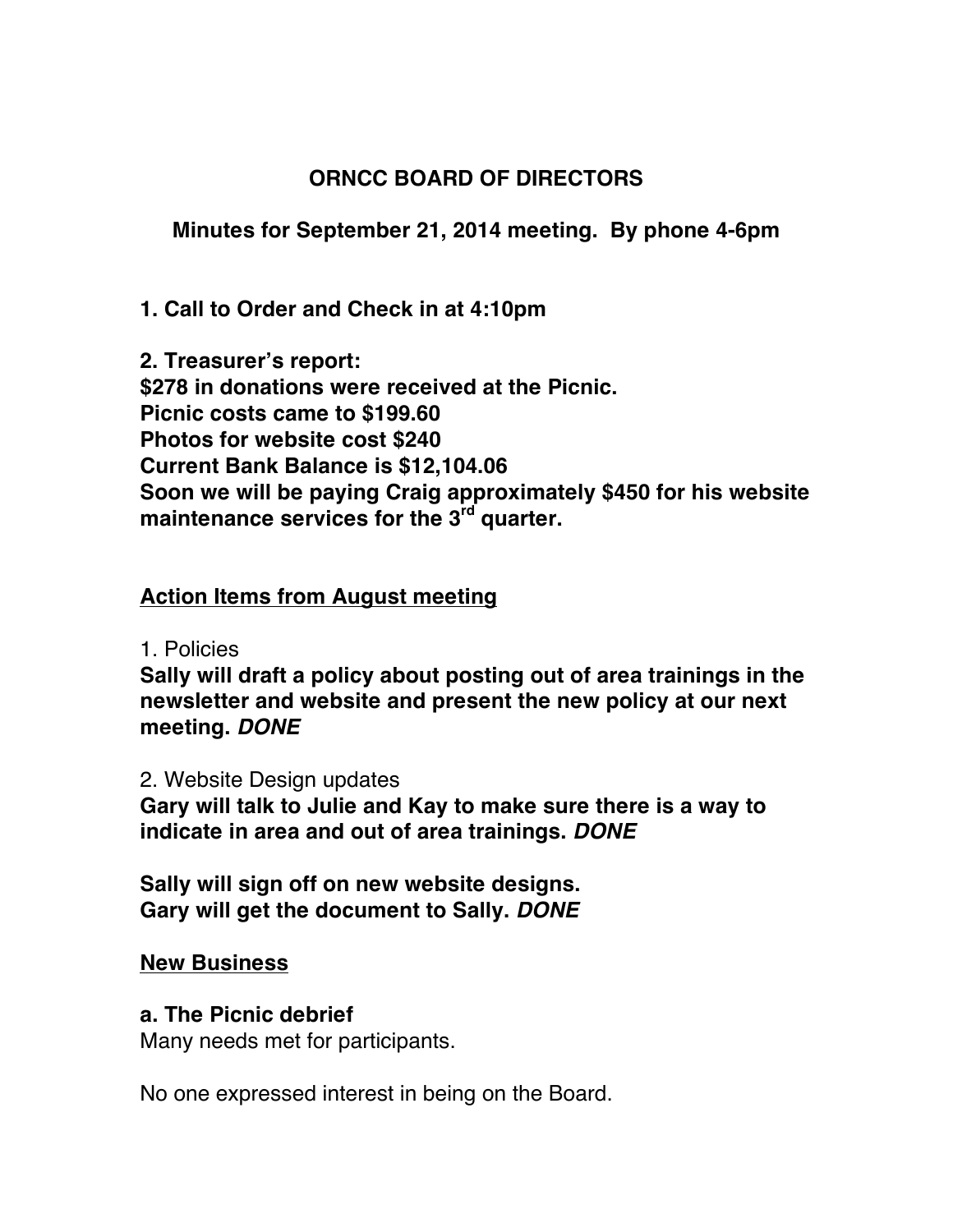One participant wants to establish an empathy buddy clearing house.

That could be one of the uses of the community bulletin board on the new website.

A few people said they hadn't received email notice about the picnic.

Sarah Peyton's facilitation was very much appreciated. People enjoyed the way she held the space and kept things moving along.

A few participants expressed disappointment that the picnic started later than they had anticipated.

Is the ice cream social a significant factor? It's something the board can give people. It creates a celebratory feeling. There was some waste as not all the ice cream was eaten. There might be another way to do this.

The website announcement failed to mention that it was going to be open-space technology, that Sarah Peyton would be facilitating and which other trainers would be there.

Lesson learned is to have board members keeping close track of what's posted, or not, on the website.

#### **b. Website language reviews**

**Action Item.** 

**Once we have agreement about each page, the people responsible for those pages will send directly to Kay. Let Kay know that we want to go through all the documents one more time before it goes live. Gary will ask her if/how this can be done.**

What we're doing is updating and cleaning up. There are some pages not yet done.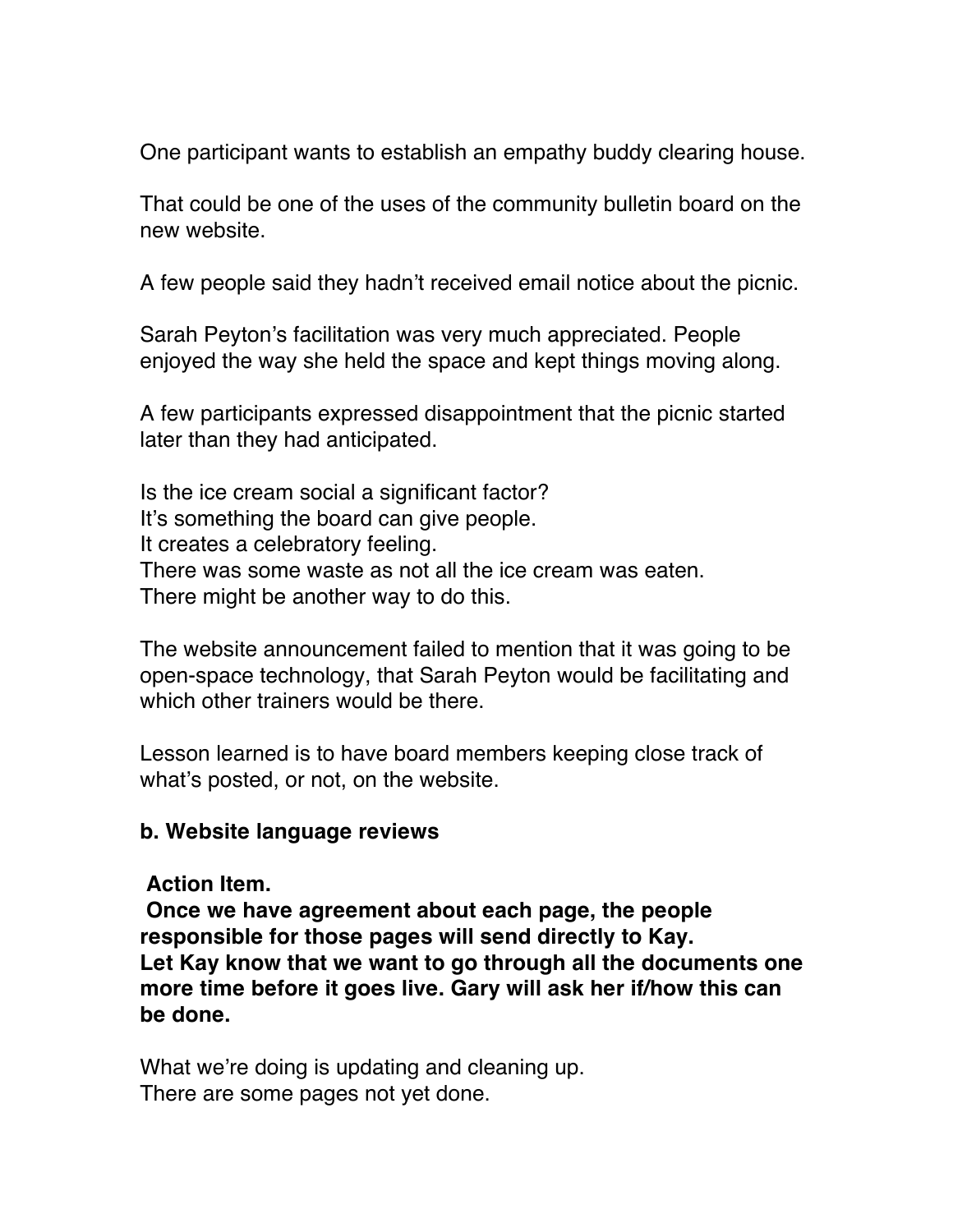## **c. Website and personal computer security**

Gary has done the security inspection and upgrade recommended by Julie and Kay. He recommends that we all follow the guidelines to make our own computers more secure.

# **d. Sponsoring a Sarah Peyton workshop?**

There are people on the board who are interested and would like to help make this workshop possible.

This particular workshop doesn't target underserved populations and therefore doesn't meet ORNCC's criteria for sponsorship.

We may, as a Board, take her training.

We will continue the conversation about what we sponsor and what that means.

So we want to develop a criteria of Advanced Trainings Outside of the Portland Area

## **e. Policy for announcements in newsletter and website. This is the draft of the policy. To be ratified.**

"Our newsletter promotes Oregon and SW Washington trainings, practice groups and events which may be posted on the website as well.

Our website provides space for announcements about in area and out of area trainings and events by local and other trainers and facilitators. Our newsletter also provides links to trainings/events posted on the website (an in area link and an out of area link).

## f. **New Website issues:**